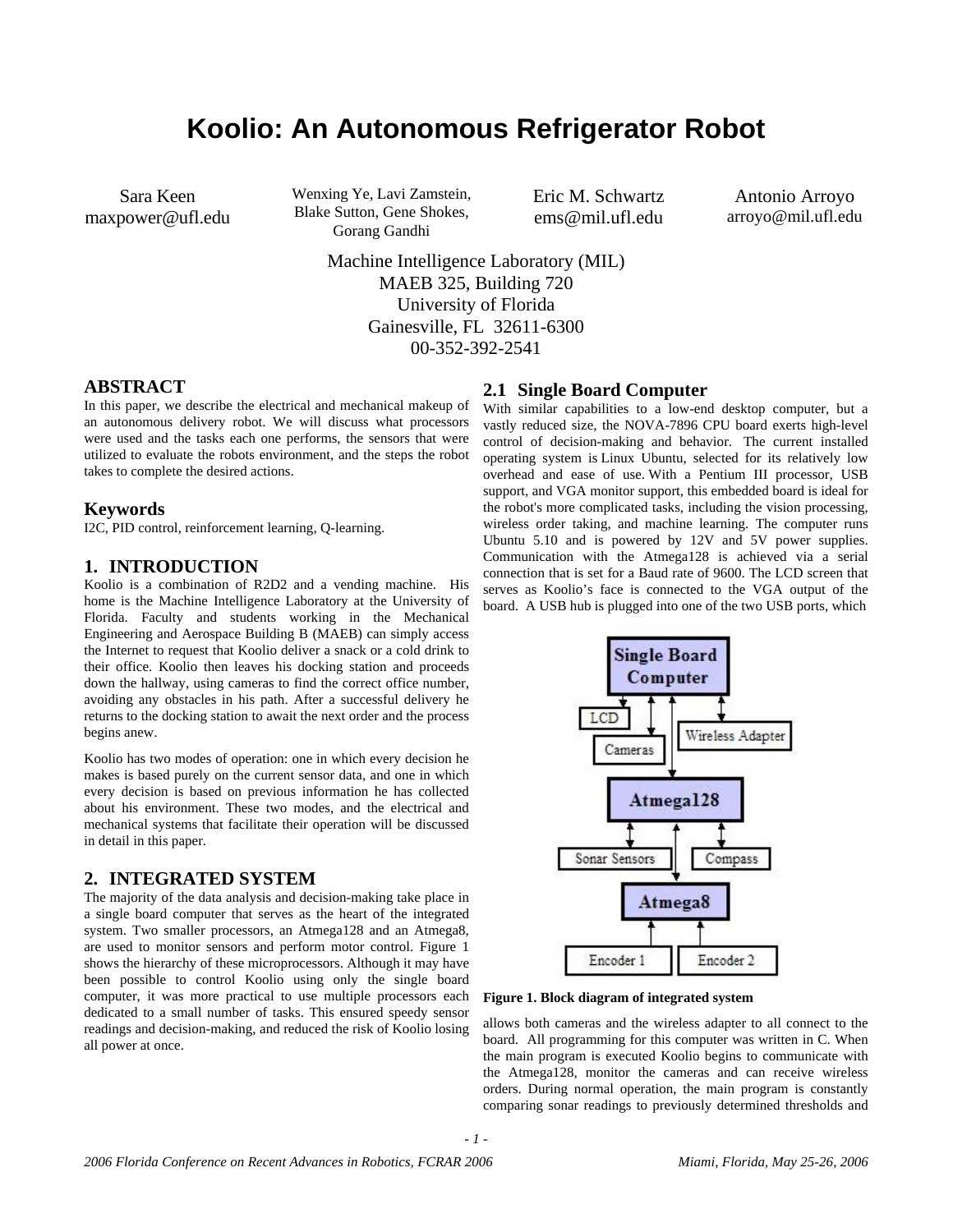performing image processing to determine if Koolio as reached the correct office when making a delivery. Based on the sensor readings the single board computer calculates the appropriate motor control commands and sends these to the Atmega128. Thus, the main computer performs obstacle avoidance. While this program is being executed the LCD is updated accordingly with pictures of various facial expressions that depict what Koolio is 'thinking.'

# **2.2 Mavric-IIB**

The Atmega128 resides in a Mavric-IIB development board. The Mavric board is an appropriate microcontroller for any robotic project because it is equipped with numerous I/O ports, analog inputs, an onboard RS232 chip, and uses a 16MHz oscillator. The primary responsibilities of the Atmega128 are to continuously read incoming sensor data from the sonar sensors, digital compass and Atmega8, and send commands to the motor drivers. The sonar rangers, digital compass and motor drivers communicate with the Atmega128 via an I2C bus. The I2C interface requires only one power, ground, clock and serial data line per device. Every I2C address can be programmed with a unique 8-bit address, making it possible to have multiple devices on one bus. To access a device the processor places the device address on the data line, and only the correct address will obey the following commands.

The Atmega128 records the incoming data and transfers it serially to the embedded board, which interprets the data and determines Koolio's next action. This decision is sent to the Atmega128 through the serial connection, and the corresponding commands are sent to the motor drivers. The Mavric board sends data in 10-byte packets that contain the current sensor readings, as seen in Figure 3a.

interrupt service routine that is entered approximately every 8ms sends the Atmega128 the encoder count total since the previous interrupt. The Atmega8 outputs this data onto an 8-bit I/O port then sets a separate I/O line low to initiate an external interrupt in the Atmega128. The I/O line that is lowered depends on which encoder data is currently on the 8-bit port, and the Atmega128 catalogs the data according to which external interrupt occurred. This ensures that the Atmega128 always knows the speed of either motor.

# **3. MOBILE PLATFORM**

Koolio stands at nearly 5 feet tall, weighs approximately 60lbs and has a base diameter of 20in. His height is necessary in order for the cameras on either side of his 'face,' to read room numbers. To minimize the swaying of the cameras while driving, Koolio's center of gravity is as low as possible. The motors, batteries, docking circuitry and motor drivers reside in his circular base. These items and the frame make up most of the robot's weight. The base is shielded by an aluminum skirt, which serves to hide and protect electronics as well as muffle the noise of the motors.

The refrigerator is mounted atop the base. The single board computer and the Atmega128 are stored in a large plastic box on the back of the refrigerator. These items were placed higher on the platform to easier access and to minimize the length of wires running from the higher sensors.

Two aluminum pipes support the LCD, which is mounted on a welded frame. The wireless adapter is mounted behind the LCD, at the highest point possible on the robot.



| b. Data from single board computer |  |  |  |  |
|------------------------------------|--|--|--|--|
|------------------------------------|--|--|--|--|

|  |  |  |  |  |  | Motor 1 Motor 1 Motor 1 Motor 2 Motor 2 Motor 2 Motor 2 a<br>Speed   Direction Acceleration Speed   Direction Acceleration |  |
|--|--|--|--|--|--|----------------------------------------------------------------------------------------------------------------------------|--|
|--|--|--|--|--|--|----------------------------------------------------------------------------------------------------------------------------|--|

#### **Figure 2. Serial data packets**

After each packet is received the main computer decides what commands to send each motor and transmits this data serially to the Atmega128. The 6-byte packet is shown in Figure 3b.

Although the main computer controls steering, the Atmega128 is programmed to automatically stop Koolio if the sonar sensor readings are to far below the threshold values. This program acts as a backup obstacle avoidance routine and prevents Koolio from being damaged due to erroneous calculations.

# **2.3 Python Board**

A Python development board contains the Atmega8 controller that continuously reads both encoders. The Atmega8 uses an 8MHz oscillator and has 3 I/O ports available on the Python Board. This board was selected for its small size and ease of use. The 8MHz clock is sufficient for the speed at which the encoders are read as long as no other computing is taking place.

An interrupt service routine that is executed every 80 us reads the encoder inputs and keeps track of each encoder count. A separate



**Figure 3. Front view of Koolio** 

# **4. ACTUATION**

Koolio navigates using two 12 V motors mounted on the base of the platform. The motors share a single axel, which serves to keep them from moving under the force of the robot's weight. Because Koolio has a circular base, this allows him to rotate in place about his origin.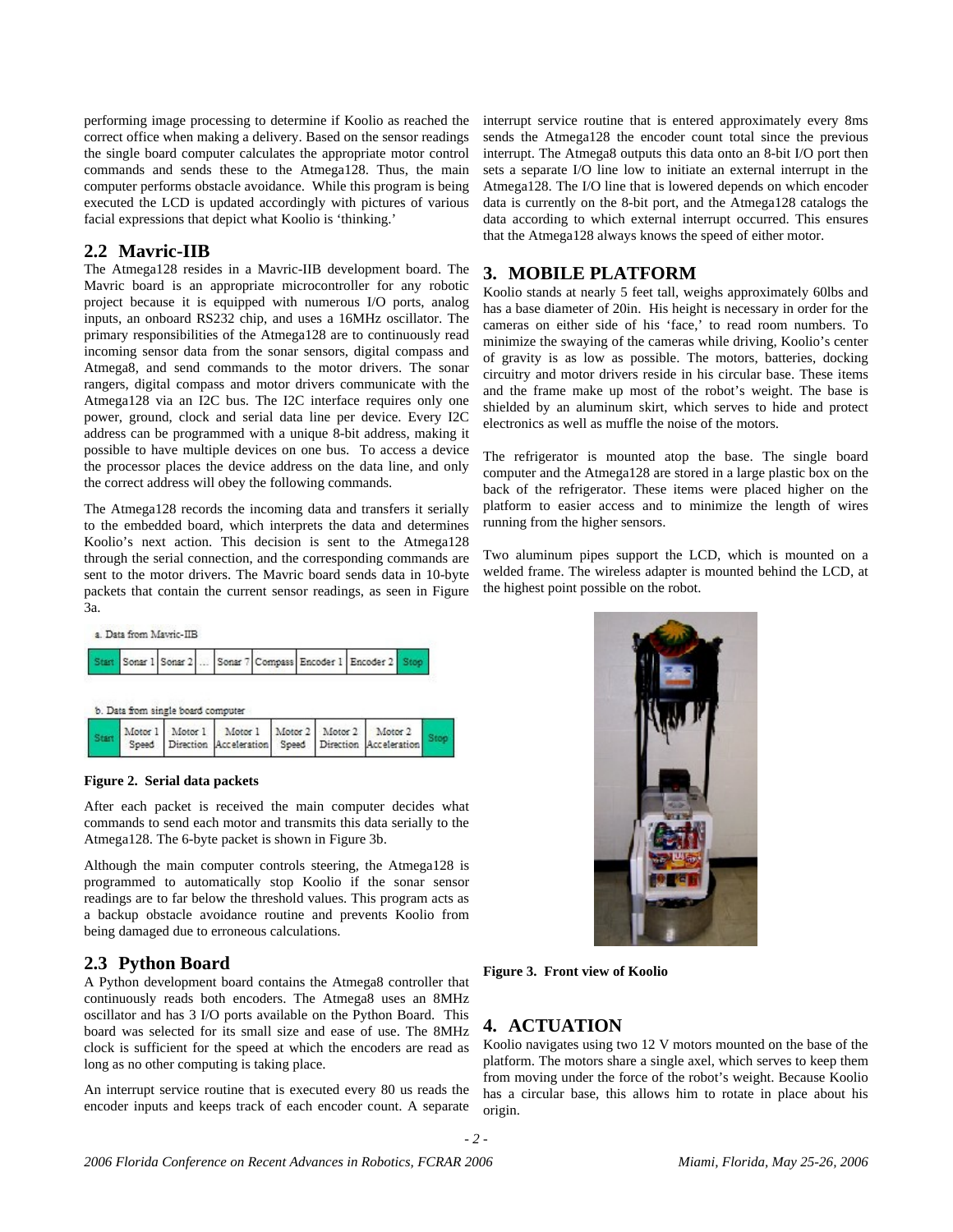### **4.1 Electrical Considerations**

In order to prevent the processors from being effected by current spikes, a separate battery powers the refrigerator and motors. It is impossible to prevent the rapid change in current because the motors may need change direction or speed quickly if an obstacle is spotted nearby. Although these two batteries share a common ground, the two power supplies are optically isolated from each other, which prevents damage to the circuitry [1].

## **4.2 Motor Control**

The two 12 V motors are not matched; when the same signals are sent to both they turn at different speeds. Using PID control for both motors compensates for this. Koolio uses one optical encoder per motor to form to closed-loop feedback systems as shown in Figure 2. All motor control calculations take place within the Atmega128.



**Figure 4. Block diagram of motor control system**

#### *4.2.1 Optical Encoders*

Two optical encoders are used to determine the exact speed at which both motors are turning. The US Digital S1-50 encoders were each connected to one of the gears in the gear train of each motor. The encoders use two-channel quadrature output and have fifty counts per revolution. The motors are geared down such that this equates to 416 counts per wheel revolution, leaving almost no room for error. By monitoring the two channels, it is possible to know which channel is leading, and thus, the direction of the wheels rotation. The outputs channels use TTL levels and are input directly into an I/O port on the Atmega8. The encoder inputs are read every 80us and compared to the previous inputs to find the direction of rotation, if any. The total number of encoder counts may be positive or negative, depending on the direction of the wheel rotation. The Atmega8 always keeps a running sum of the total number of encoder counts, and transmits this total to the Atmega128 every 8ms. After transmitting the total, the sum is set to zero and a new sum is found for the next 8ms period. This allows the average speeds of both motors to be compared every period. All motor control calculations take place within the Atmega128.

#### *4.2.2 PID Motor Control*

PID stands for Proportional Integral Derivative. PID control is a method of smoothly adjusting motors to operate at a certain speed, or a set point. This set point is determined by averaging the current speed of both motors. When the encoders measure that both motors are operating at the same speed Koolio is traveling in a straight line. If in the process of straightening his path causes Koolio to then travel straight, but in the wrong direction, his sensors will alert him to change his course and he will correct his path until it is correct. Koolio uses the velocity PID algorithm, meaning that the control loop calculates only the offset to be added to the current motor commands. Thus, if there is no difference between the current speed and desired speed of either motor, the offset is calculated to be zero, and the motors do not alter their speeds [2]. The motor control program used in Koolio will calculate the offset for each motor with a separate PID loop and adjust the speed commands being sent to the motor drivers by adding these offsets. The offset is comprised of three terms and can be represented by the following equation:

Offset =  $K_p*(P-term) + K_i*(I-term) + K_d*(D-term)$ 

The coefficients  $K_p$ ,  $K_i$  and  $K_d$  are decimals between zero and one that are adjusted to alter the effects of each term on the output.

 To calculate the proportional term, the Atmega128 finds the error or the difference between the set point and the actual motor speed. This term can be positive or negative depending on the speed of the motor as compared to the set point. The proportional term increases overshoot and decreases the rise time and steady state error of the response [3]. The settling time is not significantly effected by the proportional term. The coefficient  $K_p$  can be adjusted to increase or decrease the affect of the term. It was found that the right motor worked best with a coefficient of .55 and the left with a coefficient of .9. This is because the left motor is considerably weaker.

The integral term is used to minimize the past error that has accumulated over time. It is calculated by adding up the error for certain period of time and multiplying this sum by a coefficient that averages, or integrates, this error over time. The set point is then subtracted from this average to calculate the difference. This term is then multiplied by the integral coefficient  $K_i$  to adjust the terms effect on the output. The integral term decreases the rise time of the response and increases percent overshoot and settling time. It is very effective in eliminating the oscillations that cause steady state error. Both the right and left motor worked best with the integral coefficient set to .1.

The derivative term is found by subtracting the current error from the previous error. This term will also be positive or negative as needed. The response to a change in a system can be limited by this term, as which prevents large errors from occurring in the future. The derivative term decreases the overshoot and settling time of the response. Testing proved that the left motor performed best with a derivative coefficient of .25, and the right motor performed best with a coefficient of .45.

 By experimenting with different combinations of coefficients it was possible to tune both motors precisely enough for Koolio to maneuver through small doorways and crowded rooms.

### **5. SENSORS**

Koolio is equipped with numerous sensors, including seven sonar rangers, a digital compass, and two cameras. These sensors allow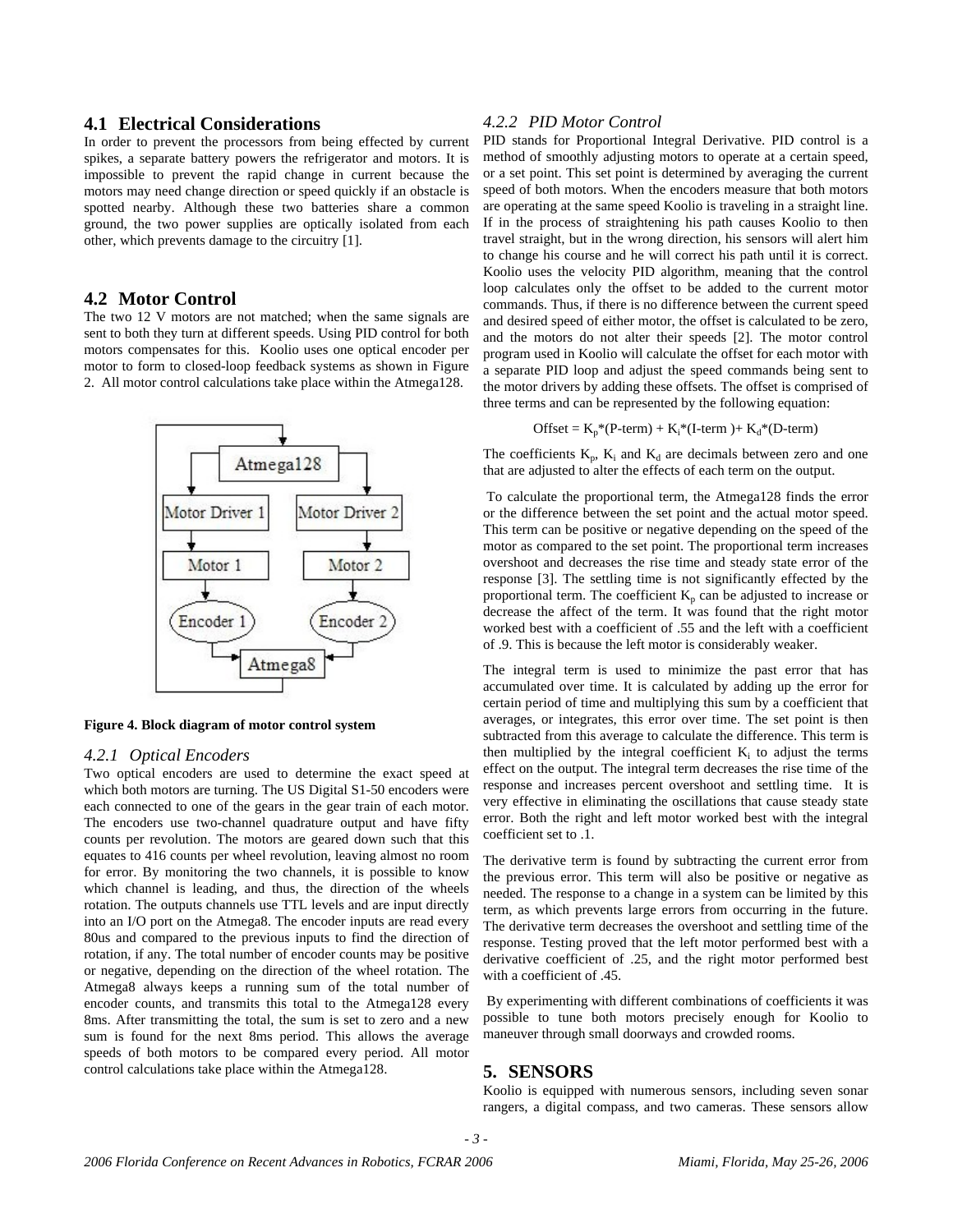Koolio to always have a clear idea of his surroundings and the walls on either side of him.

# **5.1 Sonar Rangers**

Seven Devantech SRF08 Ultrasonic Rangers are mounted in various location on the platform. These sensors have a range of six meters and take one reading every second. These sensors were selected because they are I2C compliant and do not use I/O lines. It is not necessary to read the sonar sensors continuously, meaning all devices can share one bus. One sensor in the back prevents Koolio from backing into walls while maneuvering out of offices and leaving the docking station. Four sensors mounted near the base of the refrigerator monitor the 180° section in front of the robot. By reading these sensors it is possible to detect any obstacles that Koolio could possibly drive into. An additional sonar sensor is mounted below either camera facing outward. These sensors make it possible to know the exact distance of the image being captured with the cameras. Furthermore, they alert Koolio if there is a wall on either side of him, making it possible to determine when he is next to a door or in a hallway.

# **5.2 Digital Compass**

A Devantech CMPS03 Compass allows Koolio to know what direction he is facing. The compass uses a Philips KMZ51 magnetic field sensor to compare the alignment of the robot with the Earth's magnetic field. The compass is also assigned a unique address and connected to the I2C bus. The compass outputs 1 byte of data to represent the direction the robot is facing. This results in 3-4 degree accuracy of readings. Koolio compensates for the error in directional reading by attempting to stay in the center of any hallway he travels through. If he believes he is traveling in the correct direction but is moving further from one wall he can realign himself and despite compass error.

The compass is mounted atop the refrigerator to minimize noise from the motors. Furthermore, the refrigerator is a fairly level and stable surface, ensuring the most accurate compass readings possible.

# **5.3 Bump Sensors**

During the testing stages of the artificial intelligence programming the robot may ignore other sensor readings and run into a wall or other obstacle. For this reason, it is necessary to have sensors to detect when anything comes into contact with the robot's circular base. A bump ring composed of several metallic whiskers will be used to detect contact at any point. When Koolio collides with an object a whisker will be compressed, completing a circuit and alerting Koolio that a collision has occurred. The circumference of the base will be divided into six sections, each with one whisker. This will allow the robot to have a fairly accurate sense of the point of contact.

# **5.4 Cameras**

Two Creative Video Blaster II Webcams are used to identify room numbers as Koolio navigates hallways. The main computer receives sequences of images from either camera. A sample image can be seen in Figure 5.



**Figure 5. Sample image from one of Koolio's cameras** 

The program in the main computer will locate the room number plate in the image and separate it into several blocks. Standard digit templates stored in memory are used to match the segmented blocks to determine the most likely room number. Then the detected room number is compared with the desired room number to see if there is a match.

# *5.4.1 Image Processing*

The image-processing program was developed in Matlab to simplify debugging. The final program is written in C, as are all programs running on the main computer. Difficulties encountered when analyzing an image include blurriness from the resolution and focus settings on the camera and from poor lighting, differences in the size and angle of plates, and disturbances from other objects, such as name plates and door frames. The program can lessen the effects of these problems by searching for plates that are the correct distance from a doorway and match the width-to-height ratio. By focusing on the plate and wall, as well as the plate and the room numbers, it is much easier to locate the plate in an image.

# *5.4.1.1 Room Number Recognition Algorithm*

The recognition algorithm makes the following assumptions based on real-world knowledge: the width-to-height ratio is the same for both plates and digits, the color of the number plate does not change, the camera is not angled too much, and the number plate is not located on the border of the image because of the position of the camera.

It is first necessary to define the color of the number plate in a way that the computer can understand. A covariance matrix c is introduced to represent the core of the color. The value of c will be the result from analyzing the marked image shown in Figure 6.

*- 4 -*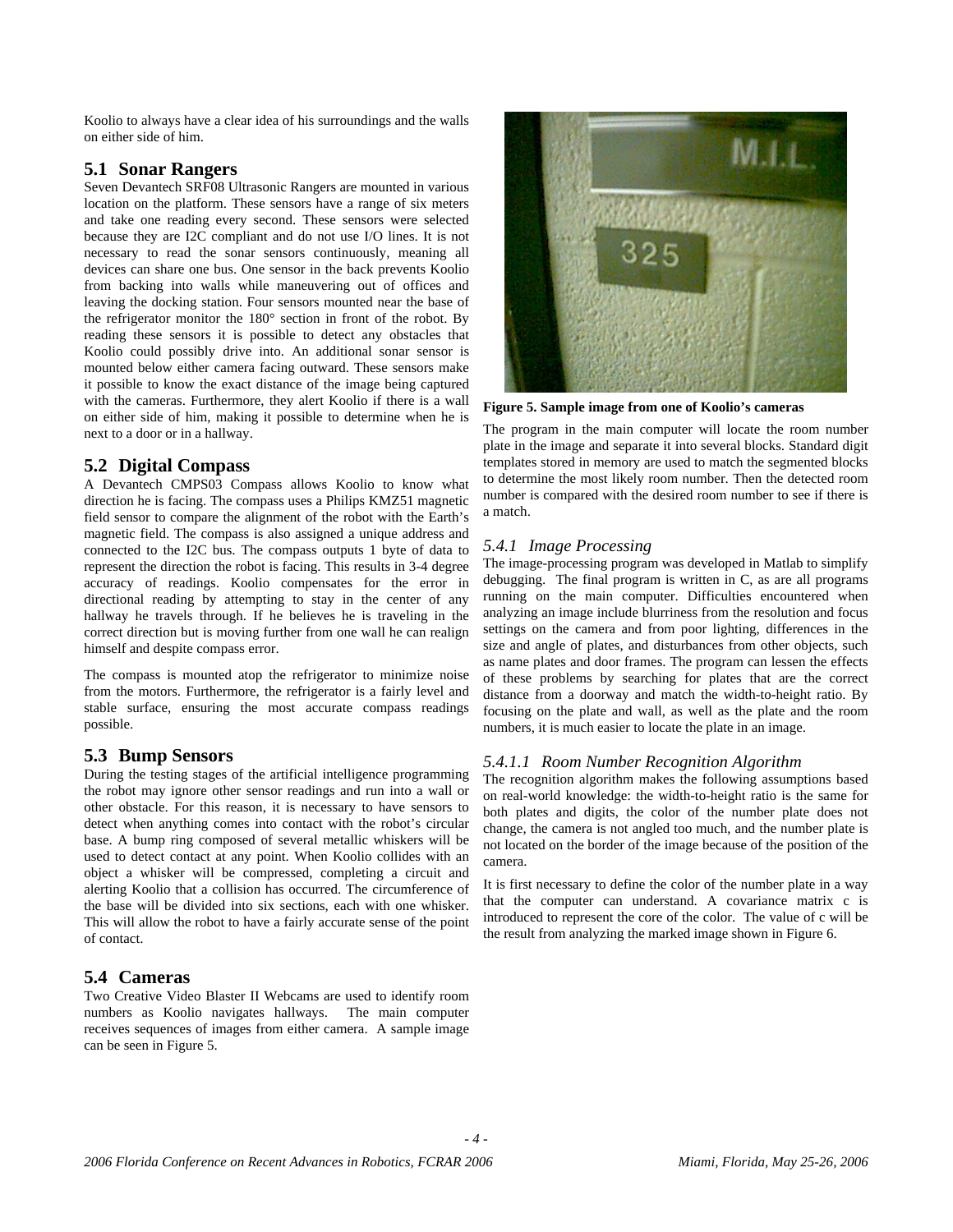

**Figure 6. Image marked with white to represent training data for covariance matrix c.** 

All the RGB values of pixels in the white areas are our training data. With supervised training, we can get a rather reliable covariance matrix c using follow expression:

$$
c_i = \begin{bmatrix} r_i - mean(r) \\ g_i - mean(g) \\ b_i - mean(b) \end{bmatrix} [r_i - mean(r) \quad g_i - mean(g) \quad b_i - mean(b)], where \begin{cases} g_i - mean(g) & h_i - mean(b) \end{cases}, where \begin{cases} R & \text{if } i = 1, 2, \ldots, m, \text{if } i = 1, 2, \ldots, m \end{cases}
$$

Finally, we have:

$$
c = \left[\frac{1}{N} \sum_{i=1}^{N} c_i\right]^{-1}
$$

The next step is to cut the edge off of the image to eliminate the edge effect caused by the camera.

Then, a threshold  $t_d$  is set. All pixels with

$$
d = \begin{bmatrix} r & g & b \end{bmatrix} c \begin{bmatrix} r \\ g \\ b \end{bmatrix} > t_d
$$

are set to be part of the background.

With this threshold, it is possible to introduce some noise control. We can calculate all the connected areas and throw away those with fewer pixels than the set amount.

Next the image is converted to grayscale. The sum of the grayscale values of pixels is calculated for every row. Figure 7 shows a plot of the values.



**Figure 7. Plot of sums of grayscale pixel values in every row** 

The number plate corresponds to the lower section of peaks. By locating the peak, the vertical location of the number plate is found. By summing and plotting the grayscale values of the pixels in each column, we can find the horizontal location of the number plate as well. The location of the plate is then fixed.

Similarly, by summing the pixel values for every column the digit here egmentation can be determined. An example of this is shown in Figure 8.



**Figure 8. Plot of sums of grayscale pixel values in every column** 

It is obvious that every peak in the plot represents a digit. Based on the assumption that each digit has a fixed height-to-width ratio it is possible to determine exact digit areas. By using a simple template matching method on these areas, it is possible to decipher the room number.

### **6. BEHAVIORS**

As mentioned before, Koolio has two modes of operation. In the first mode, or 'sensing mode,' the robot remembers nothing from the past, despite following the same path on every delivery. Every decision is made as if for the first time, based purely on what data is collected about the environment. In the second mode, Koolio uses artificial intelligence to make choices. When Koolio is operating in the 'intelligent' mode his decisions will be based on the outcome of decisions that were made in the past.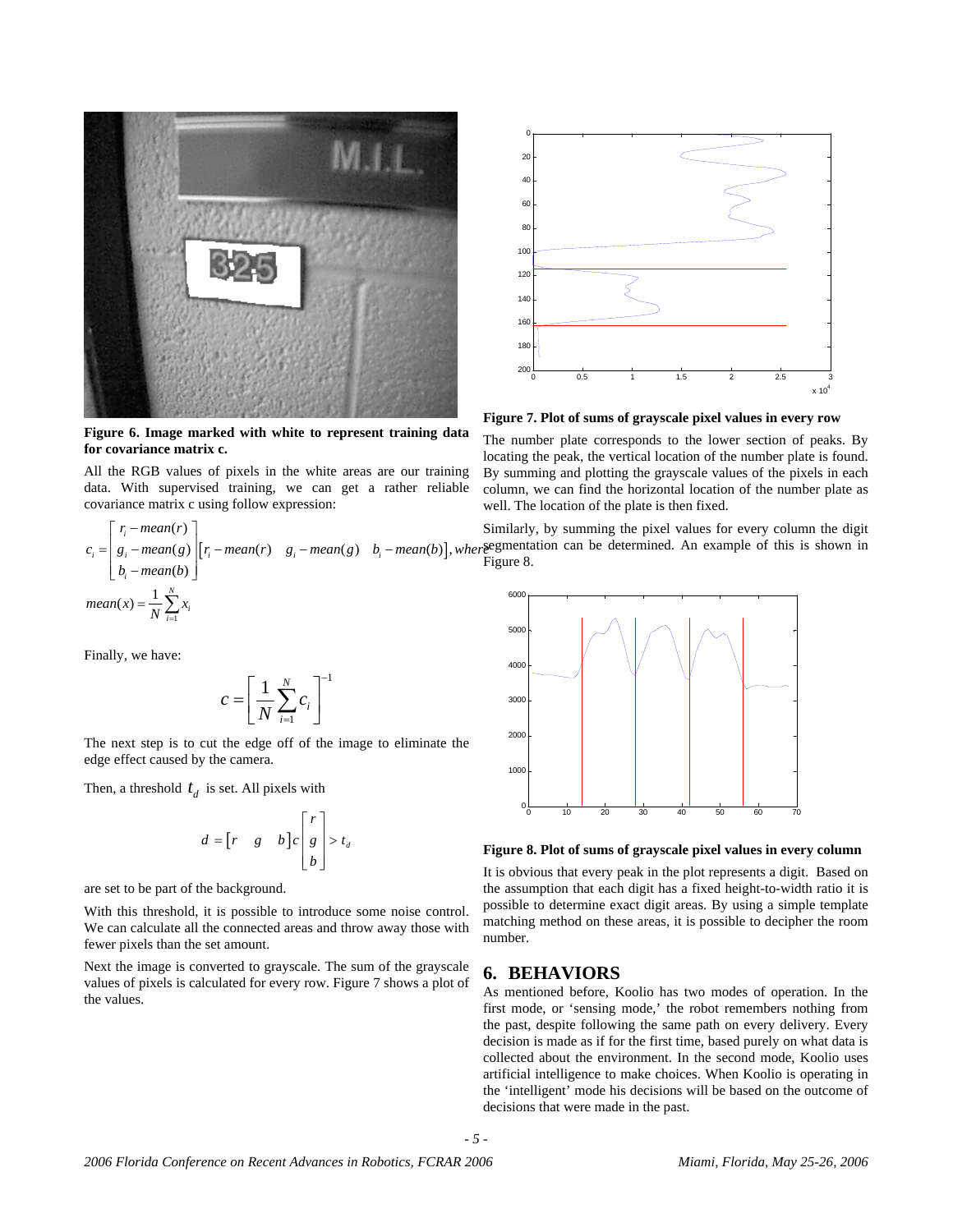# **6.1 Operation is Sensing Mode**

A typical delivery in this mode of operation would take place as follows. The robot begins parked on the docking station, recharging both batteries and listening for an order to arrive by using the wireless adapter. One of the professors in an office down the hall is thirsty, and logs onto Koolio's wireless server. There the professor can peruse the selection of refreshments available and enter their room number. After the order is submitted, Koolio receives the order and immediately leaves the docking station. He is able to navigate out of the lab by using the sonar sensors to avoid obstacles and detect walls on either side. He is programmed to turn right as soon as there are no walls in the way and proceed straight until the sonar sensors alert him that he is in a doorway. At this point the robot is entering the hallway. Koolio will always turn right, and begin proceeding down the center of the hallway, examining room number on both sides. The sonar sensors will alert Koolio if any obstacle is blocking his path, and he will attempt to maneuver around it. If he cannot pass the obstacle, he has reached the end of the hallway and will then continue in the same manner in the opposite direction until the correct room is found. Koolio is able to travel in a straight line down the center of the hallway using the digital compass. After passing an object he can realign by matching his direction with the correct angle. When the cameras detect the correct room number, Koolio stops moving forward and turns to face the doorway. He proceeds into the office, using the sonar sensors to avoid walls. Then he waits for the client to press a button to signal they have taken their order from the refrigerator. Koolio then makes a 180° turn and reenters the hallway. He will return to the Machine Intelligence Laboratory in the same way he found the office, by always turning the same direction and searching for a matching room number. When he enters the lab, he will follow a similar procedure to find the docking station, using the sonar sensors and compass to know where he is in the room. Then he drives onto the docking station to recharge and await the next order.

# **6.2 Reinforcement Learning**

Reinforcement learning is a method of learning by means of rewards and punishments. The learning agent will seek choices that result in high rewards and avoid actions that result in low rewards or punishments (negative rewards). In this way, an agent will learn to follow the decision path that results in the best possible reward [4]. Q-Learning was the reinforcement learning method chosen for use in Koolio. This method uses learned action value functions to approximate the optimal action value function independent of the current policy [4]. Q-learning was chosen for ease of use and availability of reference materials.

### **6.3 The Learning Process**

The entire learning process, from development to actual execution using a robot, can be divided into three steps.

#### *6.3.1 States and Actions*

For a mobile robot, the states are simply the set of all sensor input. Because most of the sensors used on Koolio have analog outputs, there is the potential for a very large number of possible states. Therefore, states must be defined using ranges of sensor values. Table 1 shows some examples of states and the sensor inputs defining them.

| <b>State</b>      | 7. Sensors                                             |  |
|-------------------|--------------------------------------------------------|--|
| Wall on Left      | Left sonar < Threshold                                 |  |
| Bump on Right     | Right bump sensor                                      |  |
| Middle of Hallway | All sonars > Threshold                                 |  |
|                   | Left sonar < Threshold,                                |  |
|                   | Sign sighted on left  Left camera registers sign shape |  |

#### **Table 1. State Examples**

# *6.3.2 Simulation*

Reinforcement learning in episodic tasks requires a very large number of repetitions to learn. Along with this, many repetitions on the platform can result in wear of parts, and the testing area of a hallway may not always be available since it is used on a daily basis. Because of these factors, the initial parts of learning must be done in simulation. Fortunately many simulations can be run in the time of a single real robot episode. By developing an optimal policy in the simulated environment, much of the time of real robot learning can be done before involving the actual robot [4].

# *6.3.3 Real Robot Learning*

Once the simulation has reached an optimal policy, it can be brought to the robot to continue the learning. Because a good deal of learning has already taken place, this phase of the learning process is much faster than if the learning was done solely in the real environment. Despite the shortcuts of using a simulator for the initial learning process, this phase of real robot learning is still the most time-intensive, as episode runs of the robot can take several minutes instead of the accelerated time used in simulation. Because the policy is already refined, however, only a relatively smaller number of episodes are required for reaching a new real environment optimal policy.

# **8. FUTURE WORK**

When set to the reinforcement learning mode, Koolio can be transferred into another environment with similar makeup and learn fairly quickly how to operate optimally in the new environment. For instance, if Koolio was moved into another hallway with the same physical characteristics (such as wall color and room number signs), it could learn to find a room in much less time than it took to initially learn how to navigate a hallway.

The next mechanical development for Koolio will be a robotic arm that will remove the correct item from the refrigerator when making deliveries. The arm could also be used for other tasks such as opening doors or pressing elevator buttons. With the addition of an arm would come new sensors, to detect pressure or the color of the item it picks up, as well as new behaviors. Other plans include installing a voice recognition chip in the robot, and teaching him several words. When taught a basic vocabulary, it will be possible to place orders and give behavior and steering commands verbally.

# **9. ACKNOWLEDGMENTS**

*- 6 -* 

Our thanks to Brian Pietrodangelo and Kevin Phillipson for their work on the original Koolio design and the picture used in Figure 3, and the University of Florida Machine Intelligence Laboratory (MIL).